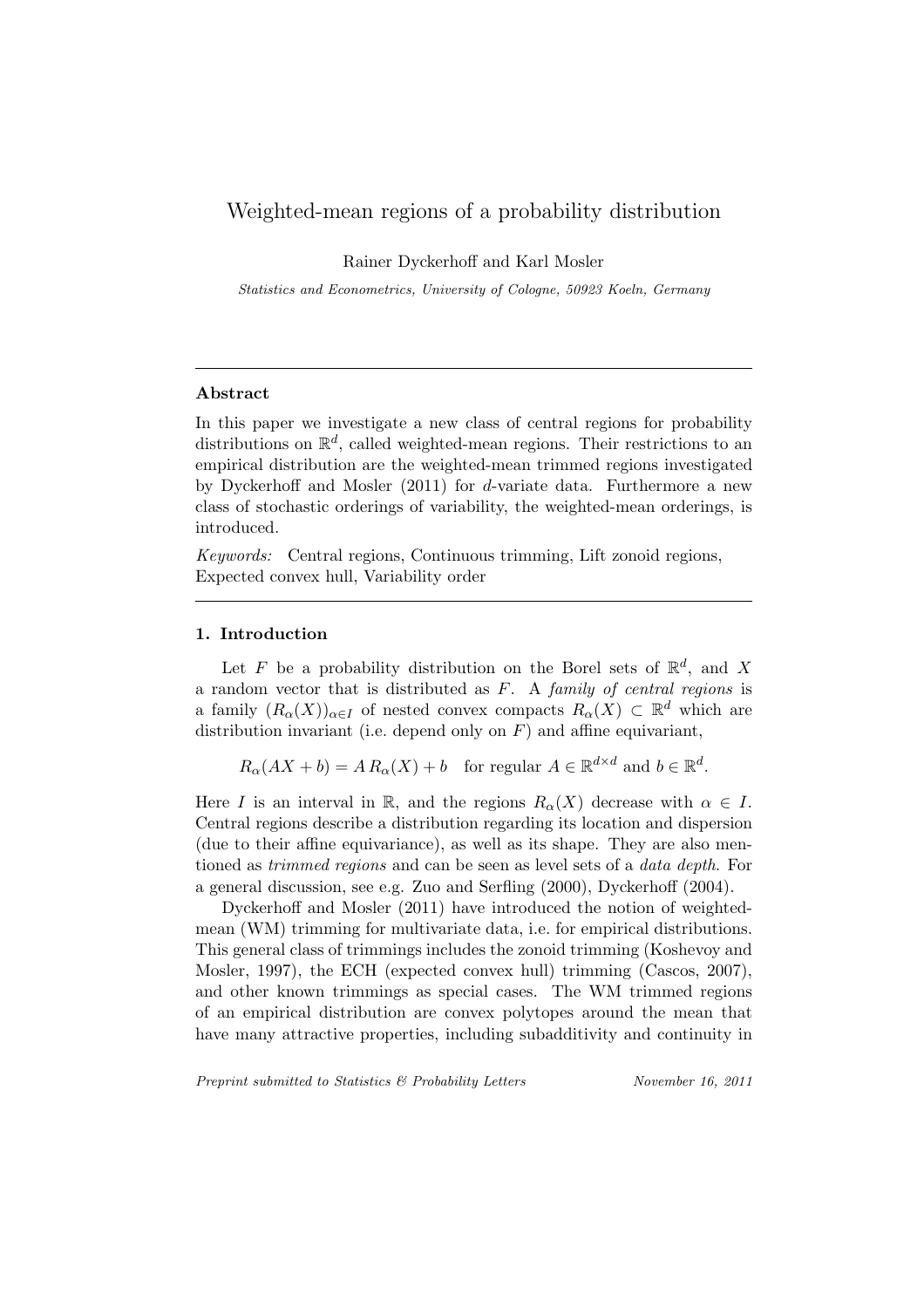the data as well as in the trimming parameter. In the sequel we present a population version of the WM trimmed regions and derive their similar properties. These WM regions are defined for any probability distribution on  $\mathbb{R}^d$  that has a finite first moment. Their restriction to an empirical distribution comes out as the weighted-mean trimmed regions for d-variate data. In fact, a law of large numbers holds: The WM trimmed regions of an independent sample converge, almost surely, to the trimmed regions of the underlying probability distribution; see Dyckerhoff and Mosler (2011).

#### 2. Weighted-mean regions of a probability

As central regions are convex compacts in  $\mathbb{R}^d$ , we will define them through their support functions. Recall that a closed convex set  $K \subset \mathbb{R}^d$  is uniquely characterized by its support function  $h_K : \mathbb{R}^d \to \mathbb{R} \cup \{\infty\}, h_K(p) = \sup \{p'x \mid$  $x \in K$  }. Further, the support function is finite for all  $p \in \mathbb{R}^d$  if and only if K is compact, i.e., closed and bounded. A function  $h: \mathbb{R}^d \to \mathbb{R}$  is the support function of a convex compact iff it is positive homogeneous  $(h(\lambda p) = \lambda h(p))$ for  $\lambda > 0$ ) and subadditive  $(h(p + q) \leq h(p) + h(q))$ . See, e.g., Rockafellar (1970).

Consider the class  $\mathcal{F}_{wg}$  of weight-generating functions  $f : [0,1] \rightarrow [0,1]$ that satisfy

- (i)  $f(0) = 0, f(1) = 1,$
- (ii)  $f$  is increasing, convex, and continuous,
- (iii)  $f'$  is bounded.

Note that every  $f \in \mathcal{F}_{wq}$  is differentiable except at (at most) countable many points. As the derivative is increasing, we extend  $f'$  to a function on  $[0, 1]$ that is right continuous and bounded, in other words, to the distribution function of a finite measure.

**Proposition 1** (Support function). Let  $I \subset \mathbb{R}$  be an interval and  $\{r_{\alpha}\}_{{\alpha \in I}}$  a family of functions from  $\mathcal{F}_{wg}.$  Then, for any random vector X in  $\mathbb{R}^d$  having probability distribution  $F$  and finite first moment, the function  $h$ ,

$$
h(p) = \int_0^1 Q_{p'X}(t) dr_\alpha(t), \quad p \in \mathbb{R}^d,
$$
 (1)

is the support function of a convex compact. Here  $Q_{p'X}$  signifies the quantile function of  $p'X$ , i.e.,  $Q_{p'X}(t) = \inf\{x \in \mathbb{R} \mid P(p'X \leq x) \geq t\}.$ 

**Proof:** We have to show that  $h$  is positive homogeneous, subadditive and finite for every  $p$ . The positive homogeneity follows immediately from the fact that  $Q_{(\lambda p)'X} = Q_{\lambda(p'X)} = \lambda Q_{p'X}$  for  $\lambda > 0$ .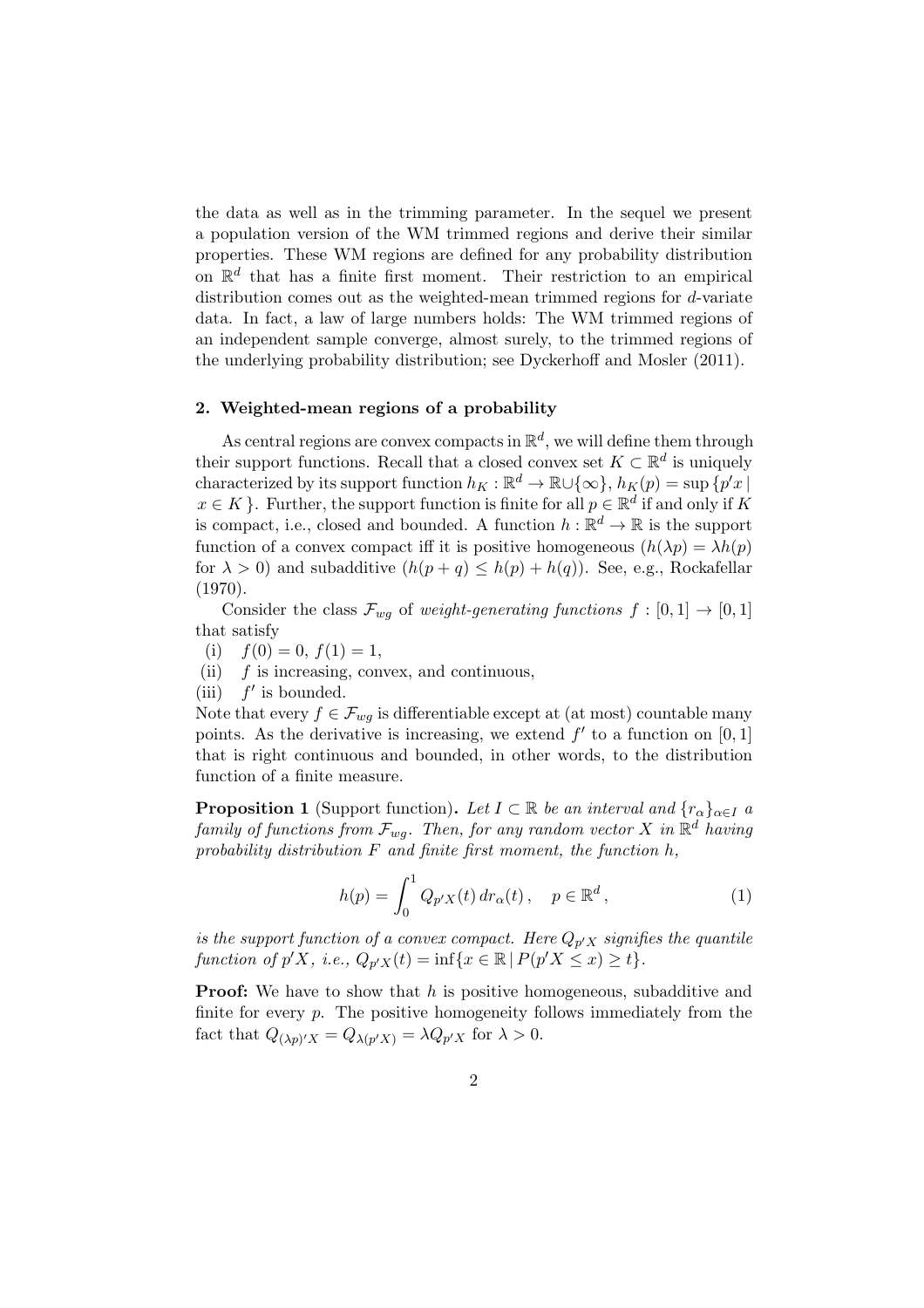$\int_0^1 Q_X(t) dr(t)$ , where  $r \in \mathcal{F}_{wg}$ , have been studied in risk theory. It is well For a (univariate) random variable X, functionals of the form  $H_r : X \mapsto$ known that these functionals are subadditive, i.e.,

$$
H_r(X+Y) \leq H_r(X) + H_r(Y).
$$

For a proof of this result see, e.g., Wang and Dhaene (1998). In this article the functional  $H_r$  is written in the form  $H_r(X) = \int_0^1 Q_X(1-t) dt^*(t)$  where  $r^*(t) = 1 - r(1-t)$  is increasing and concave.

Therefore, for *d*-variate random vectors X and Y and  $u, v \in \mathbb{R}^d$ , it holds

$$
h(u + v) = \int_0^1 Q_{(u+v)'X}(t) dr_{\alpha}(t) = \int_0^1 Q_{u'X+v'X}(t) dr_{\alpha}(t)
$$
  

$$
\leq \int_0^1 [Q_{u'X}(t) + Q_{v'X}(t)] dr_{\alpha}(t) = h(u) + h(v)
$$

which was to be proved.

For finiteness of  $h(p)$  notice that  $E[||X||] < \infty$  implies  $E[|p'X|] =$  $\int_0^1 |Q_{p'X}(t)| dt < \infty$  for every  $p \in \mathbb{R}^d$ . Since  $r'_\alpha$  is bounded, it holds that  $|r'_{\alpha}(t)| < M$  for some  $M > 0$ . It follows that

$$
\left| \int_0^1 Q_{p'X}(t) \, dr_\alpha(t) \right| = \left| \int_0^1 Q_{p'X}(t) r'_\alpha(t) \, dt \right| \\
\leq \int_0^1 |Q_{p'X}(t)| \cdot |r'_\alpha(t)| \, dt \leq M \int_0^1 |Q_{p'X}(t)| \, dt < \infty \, .
$$

 $\Box$ 

Therefore,  $h(p)$  is finite for every  $p \in \mathbb{R}^d$ .

Based on the preceding proposition we define:

Definition 1. The unique convex bodies whose support functions are given by  $(1)$  are called the weighted-mean regions, in short WM regions, of X and denoted by  $D_{\alpha}(X)$ ,  $\alpha \in I$ .

Observe that the support function h and hence the region  $D_{\alpha}(X)$  depends only on the distribution  $F$  of  $X$ . To show that the weighted-mean regions form indeed a family of central regions, we still have to establish their affine equivariance and nestedness.

**Proposition 2** (Affine equivariance). For every matrix  $A \in \mathbb{R}^{m \times d}$  and every  $b \in \mathbb{R}^m$  it holds

$$
D_{\alpha}(AX + b) = AD_{\alpha}(X) + b.
$$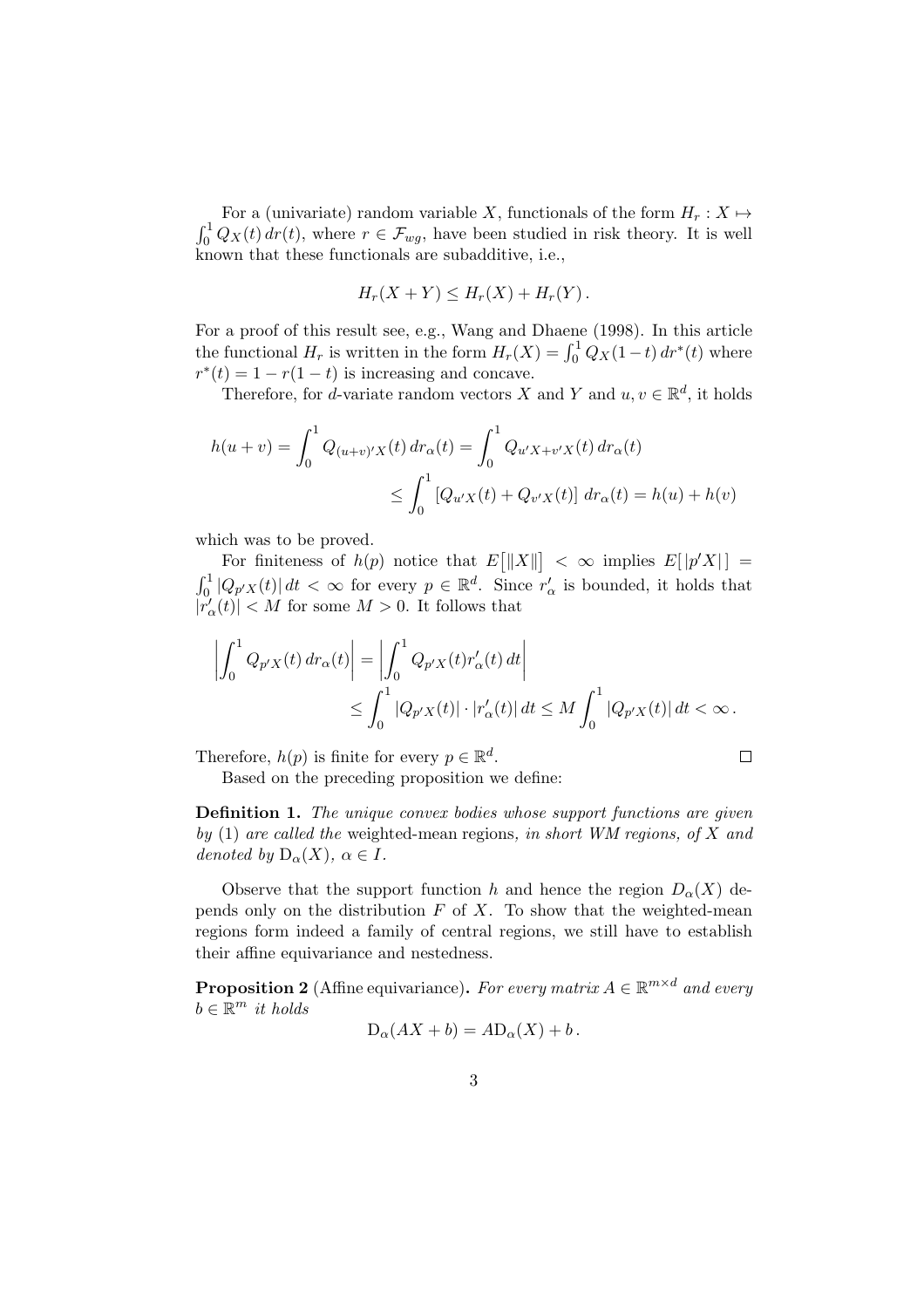Proof:

$$
h_{D_{\alpha}(AX+b)}(p) = \int_0^1 Q_{p'(AX+b)}(t) dr_{\alpha}(t) = \int_0^1 [Q_{(A'p)'X}(t) + p'b] dr_{\alpha}(t)
$$
  
=  $h_{D_{\alpha}(X)}(A'p) + p'b = h_{A D_{\alpha}(X) + b}(p)$ 

Note that Proposition 2 states much more than affine equivariance, as A can be any matrix.

**Proposition 3** (Nestedness). Let the family of functions  ${r_{\alpha}}_{\alpha \in I}$  satisfy (iv)  $\alpha \mapsto r_{\alpha}(t)$  is increasing for every t. Then, the WM regions are nested,

$$
\alpha < \beta \quad \Longrightarrow \quad D_{\beta}(X) \subset D_{\alpha}(X) \, .
$$

**Proof:** From  $\alpha < \beta$  it follows  $r_{\alpha}(t) \leq r_{\beta}(t)$  for every  $t \in [0, 1]$ . Thus, the probability distribution generated by  $r_{\alpha}$  dominates that generated by  $r_{\beta}$  in the sense of first degree stochastic dominance. Since quantile functions are increasing it follows that

$$
h_{\mathcal{D}_{\alpha}(X)}(p) = \int_0^1 Q_{p'X}(t) dr_{\alpha}(t) \ge \int_0^1 Q_{p'X}(t) dr_{\beta}(t) = h_{\mathcal{D}_{\beta}(X)}(p),
$$

and therefore  $D_{\beta}(X) \subset D_{\alpha}(X)$ .

When we speak of weighted-mean regions we will henceforth assume that condition (iv) of Proposition 3 is satisfied.

Interesting is the special case when  $d = 1$ . Then it holds  $h_{D_{\alpha}(X)}(1) =$  $\int_0^1 Q_X(t) dr_\alpha(t)$  and  $h_{D_\alpha(X)}(-1) = \int_0^1 Q_{-X}(t) dr_\alpha(t)$ , hence

$$
D_{\alpha}(X) = \left[ -\int_0^1 Q_{-X}(t) dr_{\alpha}(t) , \int_0^1 Q_X(t) dr_{\alpha}(t) \right].
$$
 (2)

For general  $d \geq 1$  and the choice

$$
r_{\alpha}(t) = \begin{cases} 0, & \text{if } t < 1 - \alpha, \\ \frac{t - (1 - \alpha)}{\alpha} & \text{if } t \ge 1 - \alpha. \end{cases}
$$
(3)

 $\Box$ 

one gets the so-called zonoid regions, that have been extensively studied in the literature, see, e.g., Koshevoy and Mosler (1997), Mosler (2002). The univariate zonoid region is a closed interval whose lower bound is the negative of a popular univariate risk measure, the  $\alpha$ -expected shortfall.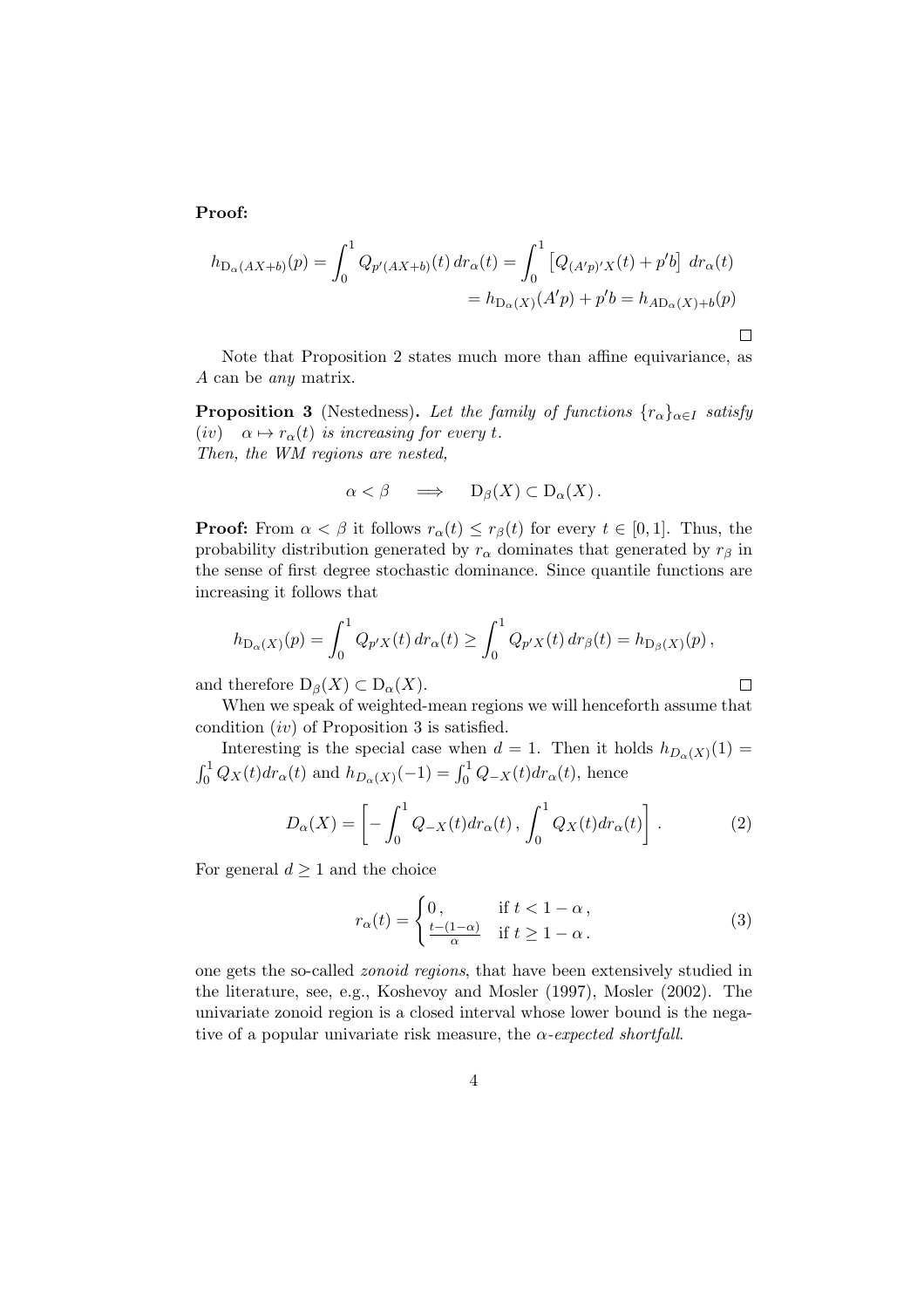Another special case of weighted-mean regions is given by the continuous ECH<sup>∗</sup> regions (shortly CECH<sup>∗</sup> regions) that were introduced in Cascos (2007) and Dyckerhoff and Mosler (2011). These regions are defined by the weight-generating functions

$$
r_{\alpha}(t) = t^{1/\alpha}, \quad \alpha \in (0,1].
$$

In the univariate case, if  $\alpha = 1/n$ , the lower bound of the CECH<sup>\*</sup> region can be represented as

$$
\min D_{1/n}(X) = -h_{D_{1/n}(X)}(-1) = E[\min\{X_1, \ldots, X_n\}]\,
$$

where  $X_1, \ldots, X_n$  are independent copies of X. This again is a coherent risk measure, the expected minimum, also called Alpha V@R by Cherny and Madan (2006).

## 3. Properties of weighted-mean regions

In this section we will establish additional properties of the weightedmean regions, such as subadditivity, monotonicity, and continuity.

Proposition 4 (Subadditivity). The WM regions are subadditive,

$$
D_{\alpha}(X+Y) \subset D_{\alpha}(X) \oplus D_{\alpha}(Y)
$$

Proof: Recall that support functions are additive w.r.t. the Minkowski addition  $\oplus$  of sets,  $h_K(p) + h_L(p) = h_{K \oplus L}(p)$ . Thus, we have to show that  $h_{\mathcal{D}_{\alpha}(X+Y)} \leq h_{\mathcal{D}_{\alpha}(X)} + h_{\mathcal{D}_{\alpha}(Y)}.$ 

As in the proof of Proposition 1 we obtain

$$
h_{D_{\alpha}(X+Y)}(p) = \int_0^1 Q_{p'(X+Y)}(t) dr_{\alpha}(t) = \int_0^1 Q_{p'X+p'Y}(t) dr_{\alpha}(t)
$$
  

$$
\leq \int_0^1 [Q_{p'X}(t) + Q_{p'Y}(t)] dr_{\alpha}(t) = h_{D_{\alpha}(X)}(p) + h_{D_{\alpha}(Y)}(p).
$$

Let X, Y be d-variate random vectors. A set  $U \subset \mathbb{R}^n$  is called upper if  $x \in U$ ,  $x \leq y$  implies  $y \in U$ . The strong first degree stochastic order  $\leq_1$  on the space of d-variate random vectors is defined by

$$
X \leq_1 Y \quad \iff \quad P(X \in U) \leq P(Y \in U) \quad \text{for all upper sets } U \subset \mathbb{R}^d.
$$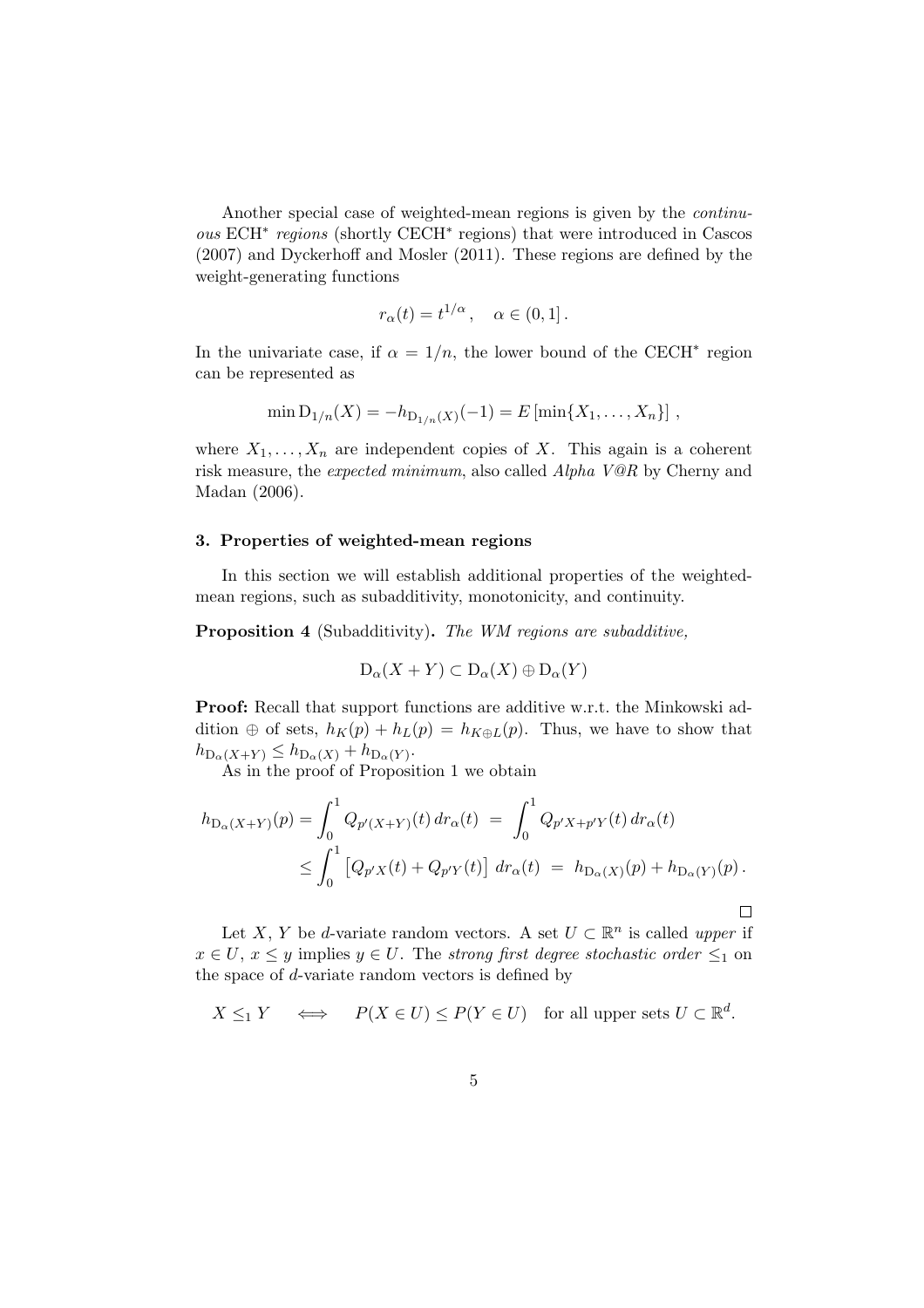**Proposition 5** (Monotonicity). Suppose  $X \leq_1 Y$ , where  $\leq_1$  denotes strong first degree multivariate stochastic dominance. Then,

$$
D_{\alpha}(Y) \subset D_{\alpha}(X) \oplus \mathbb{R}^{d}_{+} \quad and \quad D_{\alpha}(X) \subset D_{\alpha}(Y) \oplus \mathbb{R}^{d}_{-}.
$$

**Proof:** Since  $h_{\mathbb{R}^d_+}(p) = \infty$  if  $p \notin \mathbb{R}^d_$ , the first set inclusion is equivalent to  $h_{\mathcal{D}_{\alpha}(Y)}(p) \leq h_{\mathcal{D}_{\alpha}(X)}(p)$  for all  $p \in \mathbb{R}^d_$ , which has to be checked.

If  $X \leq_1 Y$  then there exist random vectors  $\tilde{X}$  and  $\tilde{Y}$  such that  $X \stackrel{d}{=} \tilde{X}$ and  $Y \stackrel{d}{=} \tilde{Y}$  and  $\tilde{X} \leq \tilde{Y}$  with probability one (see, e.g., Kamae et al., 1977). Thus,  $\tilde{Y} - \tilde{X} \ge 0$  almost surely, and  $p' \tilde{Y} - p' \tilde{X} = p'(\tilde{Y} - \tilde{X}) \le 0$  for all  $p \in \mathbb{R}^d_+$ , hence, with probability one,  $p' \tilde{Y} \leq p' \tilde{X}$ . We conclude

$$
Q_{p'Y} = Q_{p'\tilde{Y}} \le Q_{p'\tilde{X}} = Q_{p'X},
$$
  

$$
h_{D_{\alpha}(Y)}(p) = \int_0^1 Q_{p'Y}(t) dr_{\alpha}(t) \le \int_0^1 Q_{p'X}(t) dr_{\alpha}(t) = h_{D_{\alpha}(X)}(p).
$$

This proves  $D_{\alpha}(Y) \subset D_{\alpha}(X) \oplus \mathbb{R}^d_+$ . The second statement is analogously proven. П

**Proposition 6** (Continuity in  $\alpha$ ). Assume that X is a random vector for which the expectation exists and is finite. Assume further that  $(r_{\alpha_n})$ converges pointwise to  $r_{\alpha}$  whenever  $(\alpha_n)$  converges to  $\alpha$ . Then the map  $\alpha \mapsto D_{\alpha}(X)$  is continuous w.r.t. the Hausdorff metric.

**Proof:** Since  $r_{\alpha_n}$  is convex, pointwise convergence of  $(r_{\alpha_n})$  to  $r_{\alpha}$  implies that  $(r'_{\alpha_n})$  converges to  $r'_{\alpha}$  except possibly at countable many points in [0, 1]. Since  $\lim_{n\to\infty} r'_{\alpha_n}(1) = r'_{\alpha}(1) < M < \infty$  there exists  $N \in \mathbb{N}$  such that  $r'_{\alpha_n}(1) \leq M < \infty$  for all  $n \geq N$ . Therefore,

$$
|Q_{p'X}(t)r'_{\alpha_n}(t)|\leq M\,|Q_{p'X}(t)|\quad\text{for all }n\geq N.
$$

Since  $M|Q_{p'X}(t)|$  is integrable, it follows from the dominated convergence theorem that

$$
\lim_{n \to \infty} \int_0^1 Q_{p'X}(t) dr_{\alpha_n}(t) = \lim_{n \to \infty} \int_0^1 Q_{p'X}(t) r'_{\alpha_n}(t) dt \n= \int_0^1 Q_{p'X}(t) r'_{\alpha}(t) dt = \int_0^1 Q_{p'X}(t) dr_{\alpha}(t).
$$

Therefore the support function converges pointwise on the sphere  $S^{d-1}$ , which is equivalent to convergence of the associated convex bodies in the Hausdorff sense.  $\Box$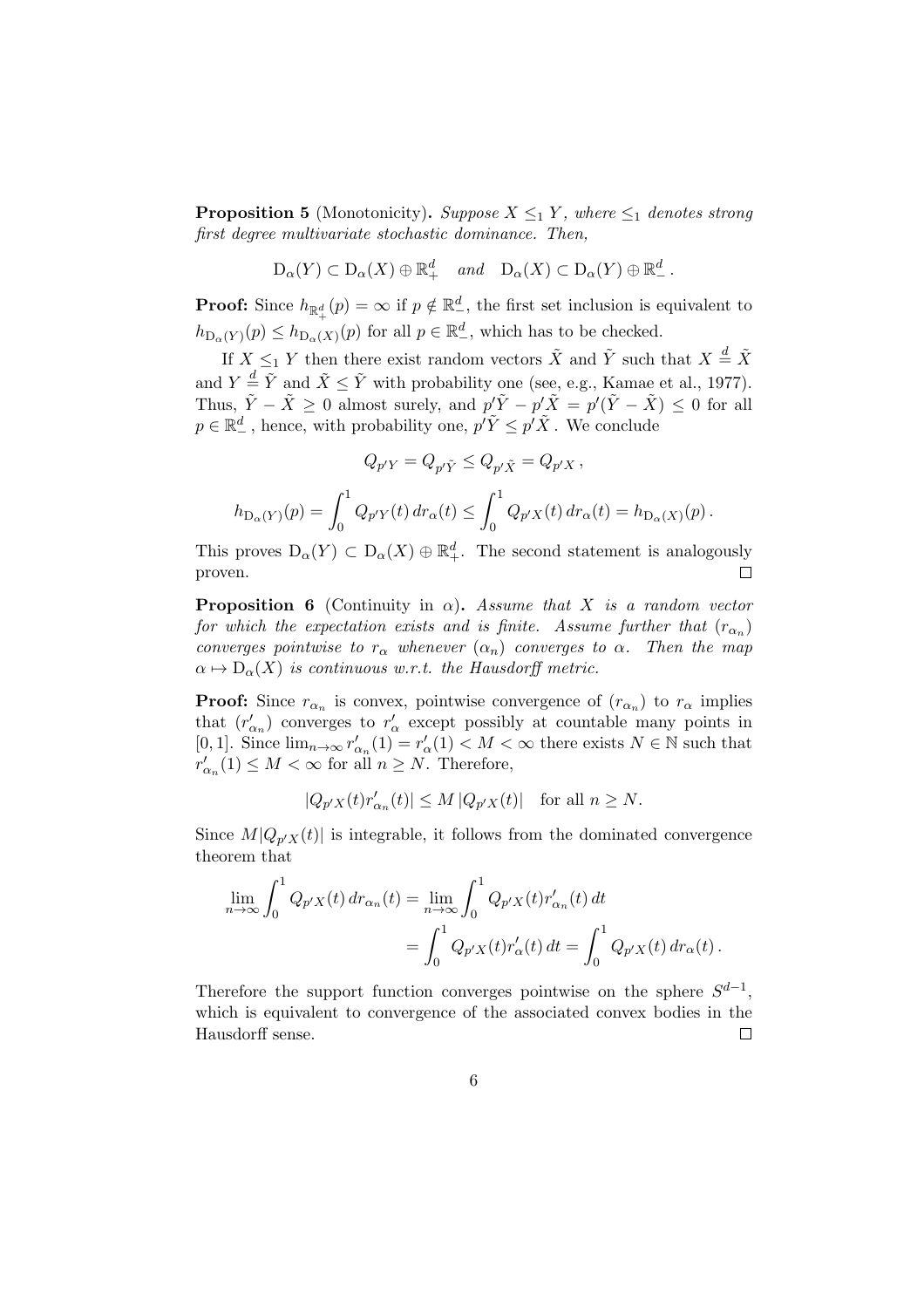**Proposition 7** (Continuity in the distribution). Assume that  $(X_n)$  is a sequence of random vectors with finite first moments that converges in distribution to X. If the sequence  $(X_n)$  is uniformly integrable, then  $D_{\alpha}(X_n)$ converges to  $D_{\alpha}(X)$  in the Hausdorff metric.

**Proof:** We have to show pointwise convergence of the support functions.

Note that the sequence  $(X_n)$  converges in distribution to X if and only if the sequence of linear combinations  $(p'X_n)$  converges in distribution to  $p'X$  for every  $p \in S^{d-1}$ . Further,  $(X_n)$  is uniformly integrable if and only if the sequence of one-dimensional projections  $(p'X_n)$  is uniformly integrable for every  $p \in S^{d-1}$ .

According to Skorohod's representation theorem there are random variables  $Z, Z_1, Z_2, \ldots$  defined on a common probability space such that  $Z_n(Z)$ has the same distribution as  $p'X_n$   $(p'X)$  and  $Z_n(\omega) \xrightarrow[n \to \infty]{n \to \infty} Z(\omega)$  for every  $\omega \in \Omega$ . Note that the sequence  $(Z_n)$  is uniformly integrable as well.

Since  $(p'X_n)$  converges in distribution to  $p'X$ , it follows that  $F_{p'X_n}$  converges to  $F_{p'X}$  at all continuity points of  $F_{p'X}$ . It can be shown that the same holds for the quantile functions, i.e.,  $Q_{p'X_n}$  converges to  $Q_{p'X}$  at all continuity points of  $Q_{p'X}$ . Since  $Q_{p'X}$  is monotone, it has at most countable many discontinuities.

In the next step we show that the sequence of quantile functions  $Q_{Z_n}$ is uniformly integrable. First, it follows from the uniform integrability of the sequence  $(Z_n)$  that  $\lim_{n\to\infty} E[|Z_n|] = E[|Z|]$ . It is well-known that  $E[|Z_n|] = \int_0^1 |Q_{Z_n}(t)| dt$ . Thus,

$$
\lim_{n \to \infty} \int_0^1 |Q_{Z_n}(t)| dt = \int_0^1 |Q_Z(t)| dt.
$$

Since  $Q_{Z_n}$  converges to  $Q_Z$  almost everywhere, this implies uniform integrability of the sequence  $Q_{Z_n}$ . Now it follows from uniform integrability of the  $Q_{Z_n}$  that

$$
\lim_{n\to\infty}\int_0^1|Q_{Z_n}(t)-Q_Z(t)|\ dt=0.
$$

For the last step, note that  $r'_\alpha$  is bounded so that, for all  $t, |r'_\alpha(t)| < M$  with some  $M > 0$ . Now,

$$
|h_{D_{\alpha}(X_n)}(p) - h_{D_{\alpha}(X)}(p)| = \left| \int_0^1 Q_{p'X_n}(t) dr_{\alpha}(t) - \int_0^1 Q_{p'X}(t) dr_{\alpha}(t) \right|
$$
  
= 
$$
\left| \int_0^1 (Q_{Z_n}(t) - Q_Z(t)) r'_{\alpha}(t) dt \right|
$$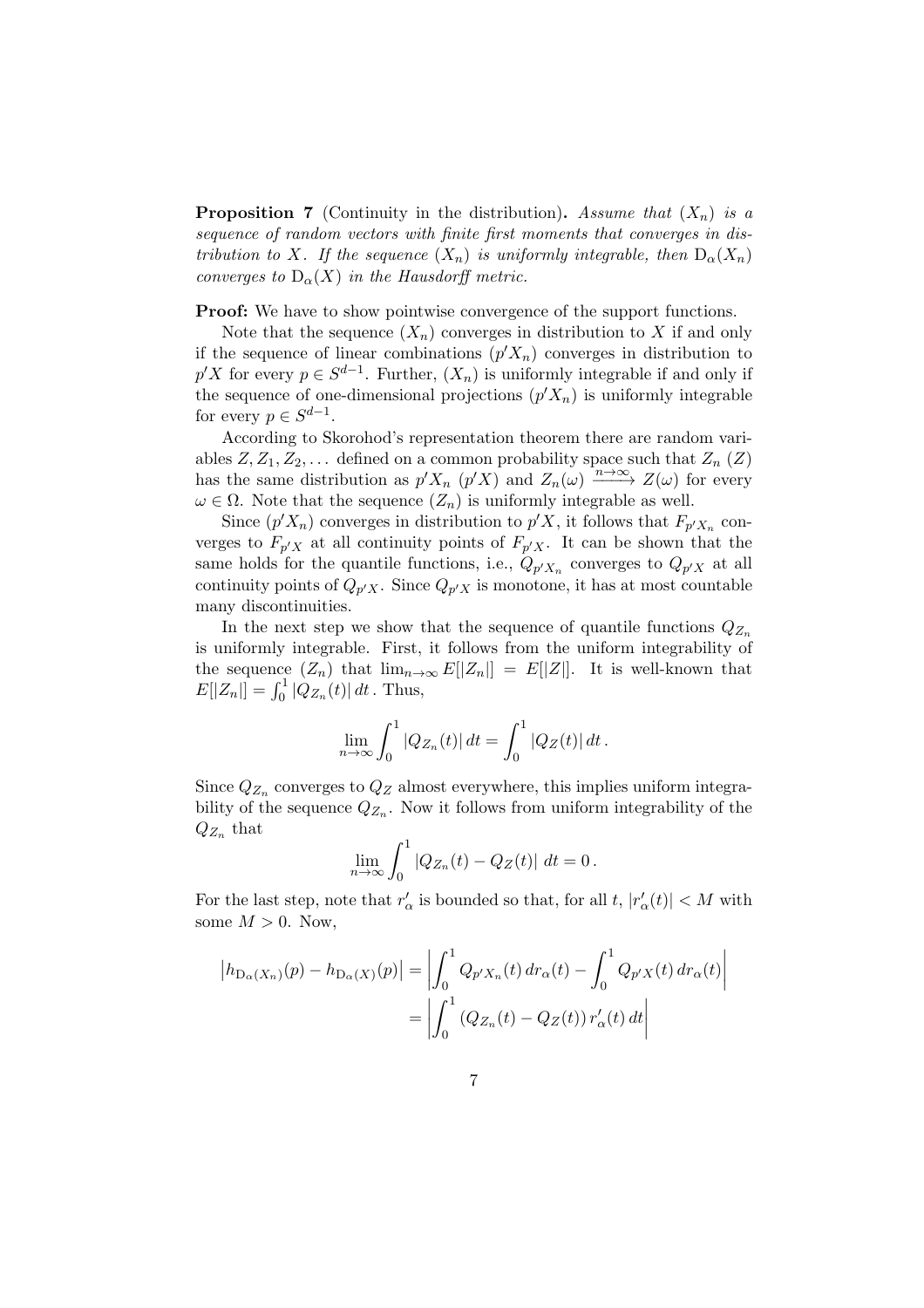$$
\leq \int_0^1 \left| Q_{Z_n}(t) - Q_Z(t) \right| \cdot \left| r'_\alpha(t) \right| dt
$$
  

$$
\leq M \int_0^1 \left| Q_{Z_n}(t) - Q_Z(t) \right| dt
$$

Since the right hand side goes to zero when  $n$  goes to infinity, we conclude that the support functions converge pointwise, which was to be shown.  $\Box$ 

## 4. Weighted-mean orderings

Stochastic orderings of d-variate distributions have many applications; see Shaked and Shanthikumar (2007). A large and flexible class of orderings can be based on weighted-mean regions.

**Definition 2** (Weighted-mean ordering). Let  $r = \{r_{\alpha}\}_{{\alpha \in I}}$  be a family satisfying (i) to (iv). We define an ordering of d-variate random vectors (and their probability distributions) by  $X \preceq_r Y$  if

$$
D_{\alpha}(X) \subset D_{\alpha}(Y) \quad for all \alpha \in I.
$$

Obviously, this relation is transitive and reflexive.

The weighted-mean orderings can be seen as variability orderings between random vectors as is apparent from the following results.

**Proposition 8.** For every random vector  $X$  with finite first moment holds

$$
E[X] \preceq_r X.
$$

**Proof:** Note that the identity  $id : t \mapsto t$  is in  $\mathcal{F}_{wg}$ . Further, for every function  $r_{\alpha} \in \mathcal{F}_{wa}$  holds  $r_{\alpha} \leq id$  where the inequality is to be understood pointwise. Now, as in the proof of Proposition 3, it follows that

$$
h_{\mathcal{D}_{\alpha}(X)}(p) = \int_0^1 Q_{p'X}(t) dr_{\alpha}(t) \ge \int_0^1 Q_{p'X}(t) dt = E[p'X] = p'E[X].
$$

 $\Box$ 

Therefore,  $D_{\alpha}(E[X]) = \{E[X]\} \subset D_{\alpha}(X)$  and the assertion follows.

**Proposition 9.** For every random vector  $X$  with finite first moment and every  $\lambda \geq 1$  holds

$$
X - E[X] \preceq_r \lambda (X - E[X]).
$$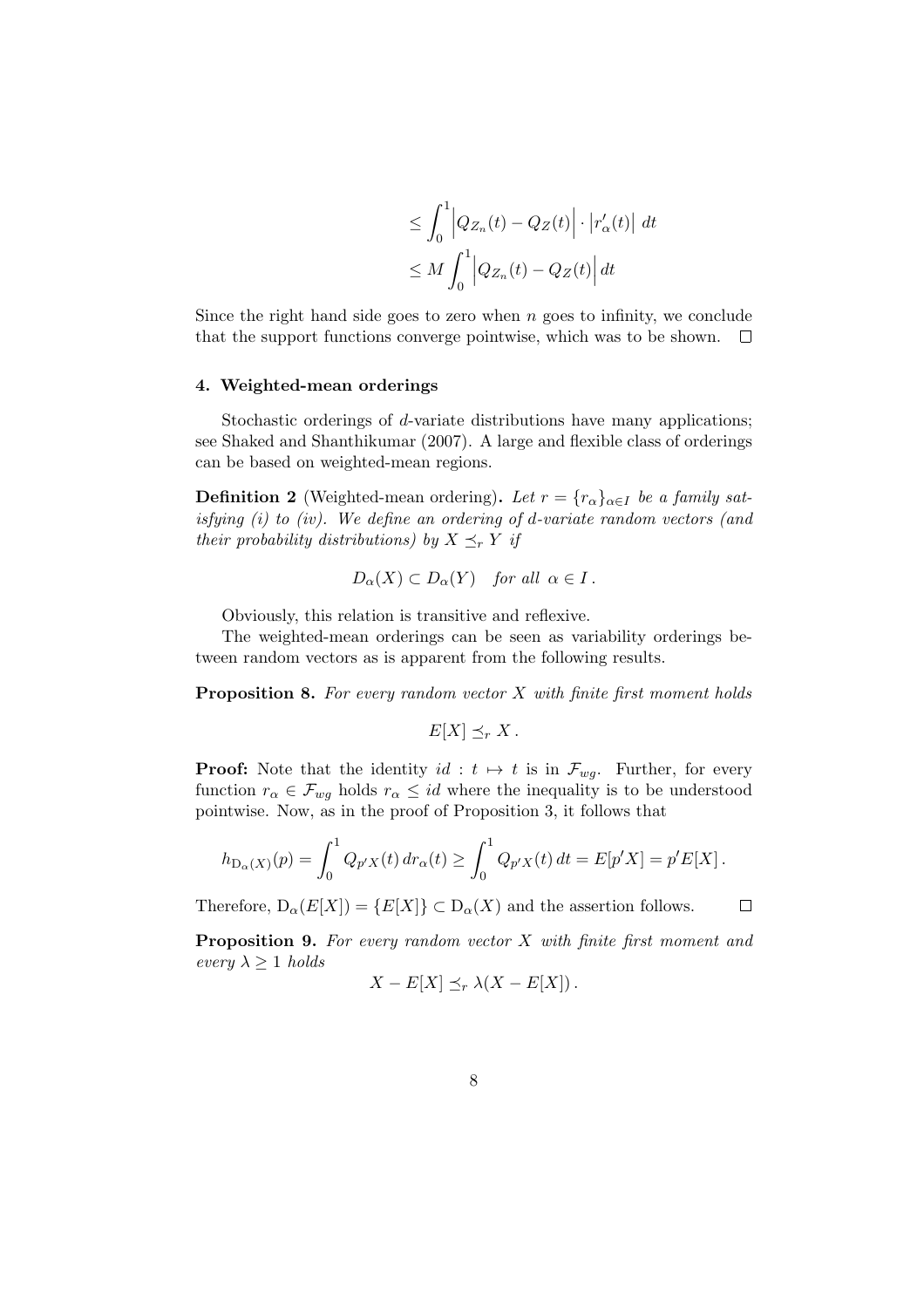Proof: From the affine equivariance of the WM regions it follows that

$$
D_{\alpha}(\lambda(X - E[X])) = \lambda (D_{\alpha}(X) - E[X]) .
$$

The set  $D_{\alpha}(X) - E[X]$  is convex and, since  $E[X] \in D_{\alpha}(X)$ , contains the origin. Therefore, for every  $\lambda \geq 1$ ,

$$
(D_{\alpha}(X) - E[X]) \subset \lambda (D_{\alpha}(X) - E[X])
$$

which completes the proof.

The weighted-mean ordering is preserved under arbitrary affine transformations.

**Proposition 10.** Let  $X$  and  $Y$  be random vectors with finite first moments. Then, for every matrix  $A \in \mathbb{R}^{m \times d}$  and every  $b \in \mathbb{R}^m$  it holds

$$
X \preceq_r Y \qquad \Longrightarrow \qquad AX + b \preceq_r AY + b \, .
$$

Proof: The proposition follows immediately from Proposition 2.  $\Box$ 

As a corollary we note that the weighted-mean ordering is preserved under marginalization. Let  $X_J$  denote the marginal of X regarding the coordinate set  $J \subset \{1, \ldots, d\}.$ 

**Corollary 1.** Let  $X = (X_1, \ldots, X_d)$  and  $Y = (Y_1, \ldots, Y_d)$  be random vectors with finite first moments. Then,

$$
X \preceq_r Y \qquad \Longrightarrow \qquad X_J \preceq_r Y_J, \quad J \subset \{1, \ldots, d\}, \ J \neq \emptyset.
$$

**Proof:** The proposition follows immediately from the preceding proposition by choosing A as the projection matrix on the coordinate set J.  $\Box$ 

Consider the special case of the zonoid regions, where  $r_{\alpha}$  is given by (3). The weighted-mean order based on the zonoid regions is known as the zonoid order; see Mosler (2002). The zonoid order plays a special role as is shown in the following proposition.

**Proposition 11.** The zonoid order  $\leq_Z$  implies any weighted-mean ordering, i.e.,

 $X \preceq_Z Y \implies X \preceq_r Y$  for any such family r.

**Proof:** It holds (Mosler, 2002) that  $X \preceq_Z Y$  iff  $p'X \leq_{cx} p'Y$  for all  $p \in \mathbb{R}^d$ . By Theorem 4.A.4 in Shaked and Shanthikumar (2007) this implies

$$
h_{D_{\alpha}(X)}(p) = \int_0^1 Q_{p'X}(t) dr_{\alpha}(t) \le \int_0^1 Q_{p'Y}(t) dr_{\alpha}(t) = h_{D_{\alpha}(Y)}(p),
$$

 $\Box$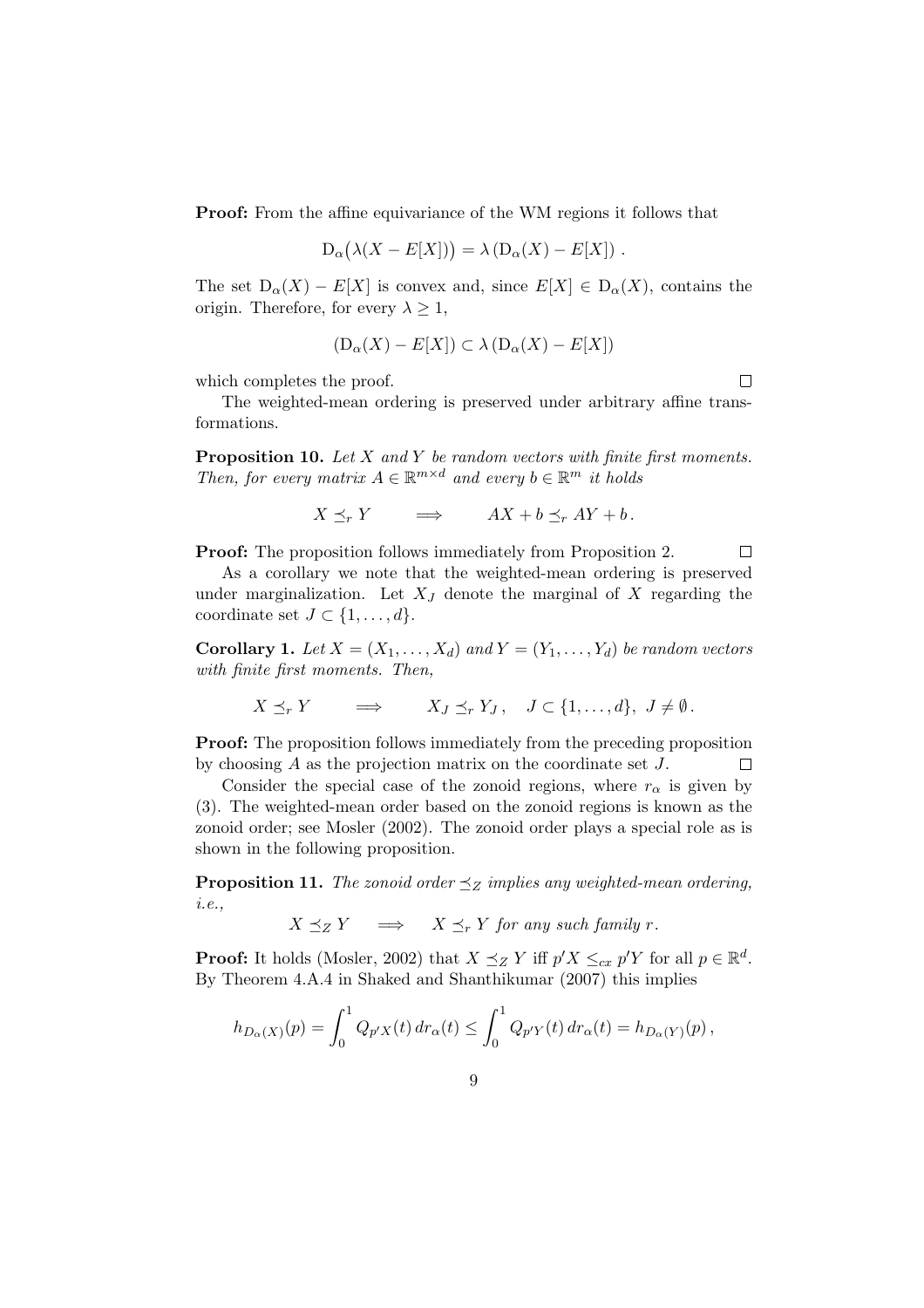which means  $D_{\alpha}(X) \subset D_{\alpha}(Y)$  for all  $\alpha$ .

As we will see below in Example 1 the converse of Proposition 11 is in general wrong, i.e., there exist weighted-mean orderings that are not equivalent to the zonoid order.

One of the most important multivariate variability orders is the convex order (see Shaked and Shanthikumar, 2007, chap. 7). The following proposition clarifies the relation between the convex order and the weighted-mean orderings.

**Proposition 12.** The convex order  $\leq_{cx}$  implies any weighted-mean ordering, i.e.,

 $X \leq_{cx} Y \implies X \preceq_r Y$  for any such family r.

In the case  $d > 1$  the weighted-mean orderings are strictly weaker than the convex order, i.e., for any weighted-mean ordering

$$
X \preceq_r Y \quad \Longrightarrow \quad X \leq_{cx} Y.
$$

Proof: In Mosler (2002) it was shown that the zonoid order is implied by the convex order, but is different from the convex order when  $d > 1$ . The assertion then follows from Proposition 11.  $\Box$ 

**Proposition 13.** Let  $\{r_{\alpha}\}_{{\alpha \in I}}$  satisfy  $\sup_{{\alpha \in I}} r_{\alpha} = id$ , where id denotes the identity. Then,

$$
X \preceq_r Y \quad \Longrightarrow \quad E[X] = E[Y].
$$

**Proof:** Under the condition given above, there is a sequence  $(\alpha_n)$  such that  $(r_{\alpha_n})$  converges pointwise to the identity. From Proposition 6 it follows that the sequences  $(D_{\alpha_n}(X))$  and  $(D_{\alpha_n}(Y))$  both converge in the Hausdorff metric to the singletons  $\{E[X]\}$  and  $\{E[Y]\}$ . Since  $D_{\alpha}(X) \subset D_{\alpha}(Y)$  for all  $\alpha$ , this implies  $E[X] = E[Y]$ .  $\Box$ 

We conclude this section with an example that shows that the converse of Proposition 11 is in general wrong. In particular we show that the ordering CECH<sup>∗</sup> , which is defined by the continuous ECH<sup>∗</sup> regions, does not imply the zonoid order.

**Example 1.** Let X be a random variable that takes on the values  $x_1 =$  $-1.05$ ,  $x_2 = -0.05$ ,  $x_3 = 0.05$  and  $x_4 = 1.05$  with equal probability, and let Y be a random variable that takes on the values  $y_1 = -1$ ,  $y_2 = -0.15$ ,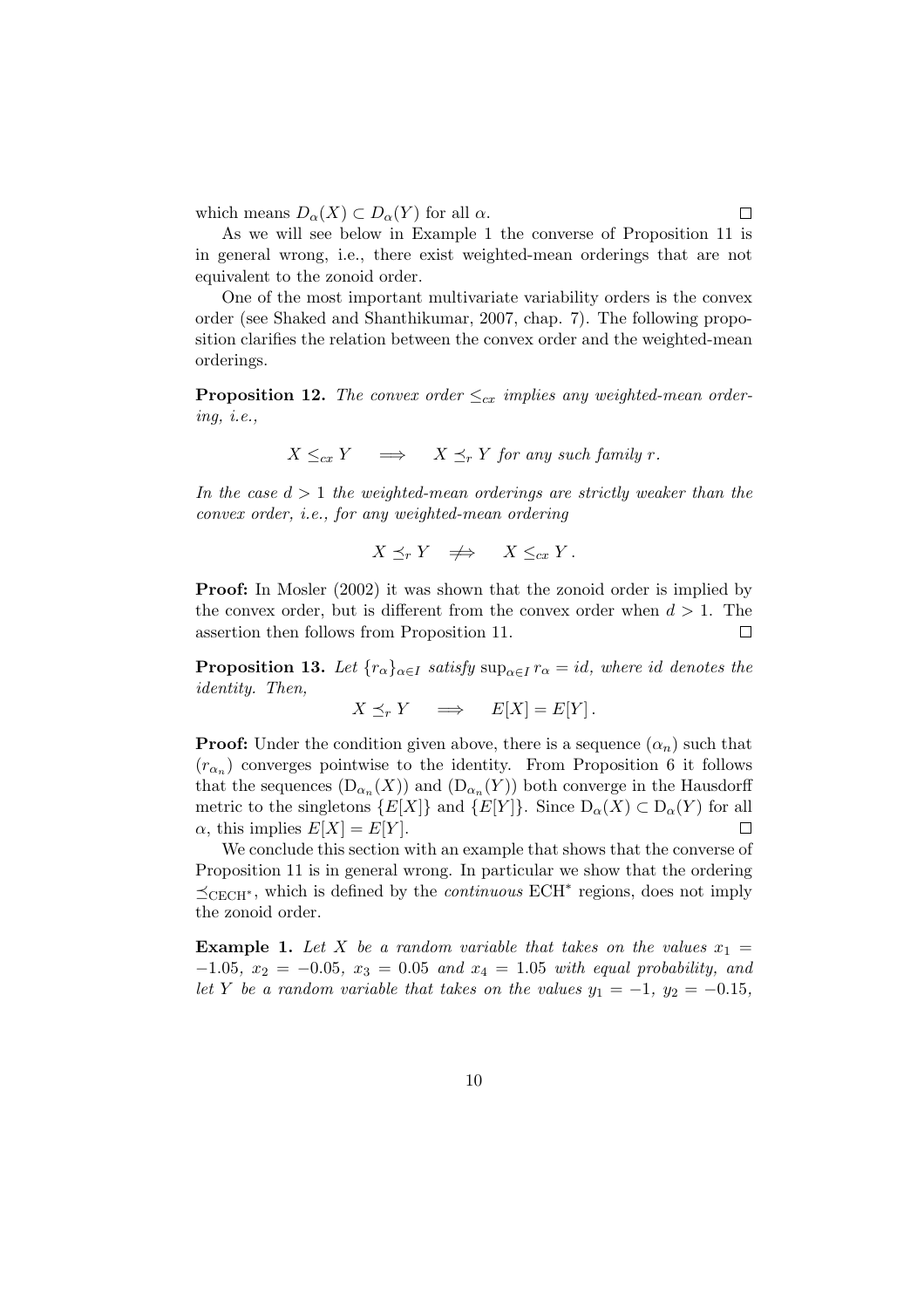$y_3 = 0.15$  and  $y_4 = 1$  with equal probability. For the zonoid regions we get

$$
h_{\text{ZD}_{1/4}(X)}(1) = \frac{1}{1/4} \int_{3/4}^{1} Q_X(t) dt = 4 \cdot \frac{1}{4} \cdot 1.05 = 1.05,
$$
  

$$
h_{\text{ZD}_{1/2}(X)}(1) = \frac{1}{1/2} \int_{1/2}^{1} Q_X(t) dt = 2 \cdot \left(\frac{1}{4} \cdot 0.05 + \frac{1}{4} \cdot 1.05\right) = 0.55,
$$

and

$$
h_{\text{ZD}_{1/4}(Y)}(1) = \frac{1}{1/4} \int_{3/4}^{1} Q_Y(t) dt = 4 \cdot \frac{1}{4} \cdot 1 = 1,
$$
  

$$
h_{\text{ZD}_{1/2}(Y)}(1) = \frac{1}{1/2} \int_{1/2}^{1} Q_Y(t) dt = 2 \cdot \left(\frac{1}{4} \cdot 0.15 + \frac{1}{4} \cdot 1\right) = 0.575.
$$

Therefore, neither  $X \preceq_Z Y$  nor  $Y \preceq_Z X$  holds.

Now consider the continuous  $ECH^*$  regions. For the sake of simplicity we set  $\beta = 1/\alpha$  and write  $r_{\alpha}(t) = t^{\beta}$ . Then we get

$$
h_{\text{CECH}_{\alpha}^{*}(X)}(1) = -1.05 \cdot \left[ \left( \frac{1}{4} \right)^{\beta} - \left( \frac{0}{4} \right)^{\beta} \right] - 0.05 \cdot \left[ \left( \frac{2}{4} \right)^{\beta} - \left( \frac{1}{4} \right)^{\beta} \right] + 0.05 \cdot \left[ \left( \frac{3}{4} \right)^{\beta} - \left( \frac{2}{4} \right)^{\beta} \right] + 1.05 \cdot \left[ \left( \frac{4}{4} \right)^{\beta} - \left( \frac{3}{4} \right)^{\beta} \right] = \frac{1}{4^{\beta}} \left[ 1.05 \cdot 4^{\beta} - 3^{\beta} - 0.1 \cdot 2^{\beta} - 1 \right]
$$

Analogously, we get

$$
h_{\text{CECH}_{\alpha}^{*}(Y)}(1) = \frac{1}{4^{\beta}} \left[ 4^{\beta} - 0.85 \cdot 3^{\beta} - 0.3 \cdot 2^{\beta} - 0.85 \right].
$$

The difference is given by

$$
h_{\text{CECH}^*_{\alpha}(X)}(1) - h_{\text{CECH}^*_{\alpha}(Y)}(1) = \frac{1}{4^{\beta}} \left[ 0.05 \cdot 4^{\beta} - 0.15 \cdot 3^{\beta} + 0.2 \cdot 2^{\beta} - 0.15 \right].
$$

Now consider the function  $f : [1, \infty) \to \mathbb{R}$ ,

$$
f(x) = 0.05 \cdot 4^{x} - 0.15 \cdot 3^{x} + 0.2 \cdot 2^{x} - 0.15.
$$

We have to show that  $f(x) \ge 0$  for all  $x \in [1,\infty)$ . For  $x = 1$  obtain  $f(1) = 0$ . The derivative is given by

$$
f'(x) = 0.05 \cdot \ln 4 \cdot 4^{x} - 0.15 \cdot \ln 3 \cdot 3^{x} + 0.2 \cdot \ln 2 \cdot 2^{x}.
$$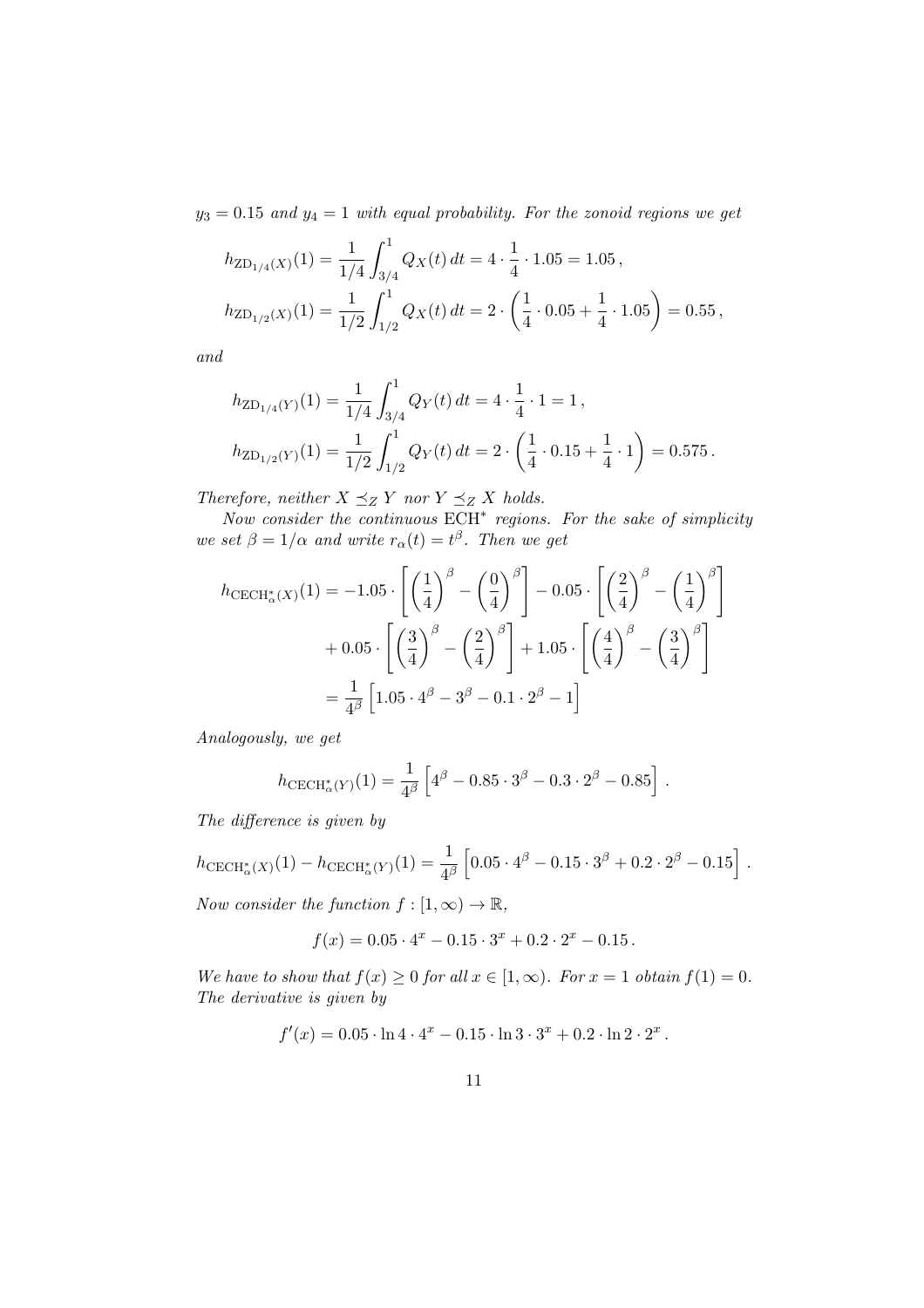Obviously,  $f'(x) > 0$  iff

$$
g(x) := 0.05 \cdot \ln 4 \cdot \left(\frac{4}{3}\right)^x + 0.2 \cdot \ln 2 \cdot \left(\frac{2}{3}\right)^x > 0.15 \cdot \ln 3.
$$

It can be seen by routine calculations that q is convex on  $[1,\infty)$  and has a unique global minimum at

$$
x^* = 1 + \ln\left(\frac{\ln 3/2}{\ln 4/3}\right) / \ln 2 \approx 1.49510245.
$$

The value at  $x^*$  is

$$
g(x^*) \approx 0.18217704 > 0.16479184 \approx 0.15 \cdot \ln 3.
$$

Thus,  $f'(x) > 0$  on  $[1, \infty)$  and therefore  $f(x) \geq 0$  on  $[1, \infty)$ . This shows that  $h_{\text{CECH}_{\alpha}^*(X)}(1) \geq h_{\text{CECH}_{\alpha}^*(Y)}(1)$  for all  $\alpha \in (0,1]$  and therefore  $X \succeq_{\text{CECH}^*} Y$ , which proves that the orderings  $\preceq_Z$  and  $\preceq_{CECH^*}$  are in fact different.

#### Acknowledgment

We thank an anonymous referee for his careful reading and highly valuable suggestions concerning the presentation of the paper.

# References

- Cascos, I., 2007. The expected convex hull trimmed regions of a sample. Computational Statistics 22, 557–569.
- Cherny, A.S., Madan, D.B., 2006. CAPM, rewards, and empirical asset pricing with coherent risk. ArXiv:math.PR/0605065.
- Dyckerhoff, R., 2004. Data depths satisfying the projection property. Allgemeines Statistisches Archiv 88, 163–190.
- Dyckerhoff, R., Mosler, K., 2011. Weighted-mean trimming of multivariate data. Journal of Multivariate Analysis 102, 405–421.
- Kamae, T., Krengel, U., O'Brien, G., 1977. Stochastic inequalities on partially ordered spaces. Annals of Probability 5, 899–912.
- Koshevoy, G., Mosler, K., 1997. Zonoid trimming for multivariate distributions. Annals of Statistics 25, 1998–2017.